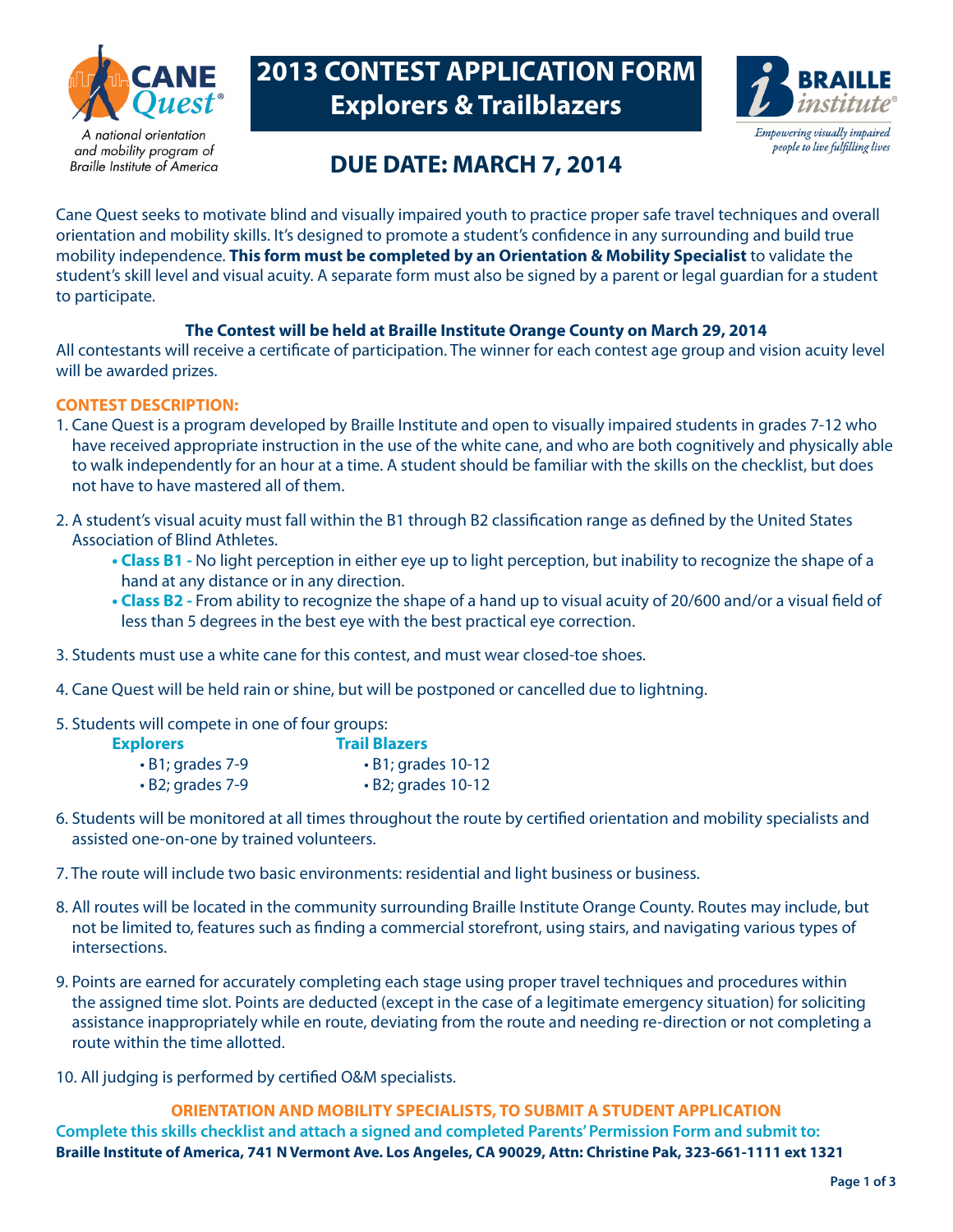#### **CONTESTANT'S NAME:** \_\_\_\_\_\_\_\_\_\_\_\_\_\_\_\_\_\_\_\_\_\_\_\_\_\_\_\_\_\_\_\_\_\_\_\_\_\_\_\_\_\_\_\_\_\_\_\_\_\_\_\_\_\_\_\_\_\_\_\_\_\_\_\_\_\_\_\_\_\_\_\_\_\_\_\_\_

|  | Student Name                                                                                                                                                                                                                   |    |
|--|--------------------------------------------------------------------------------------------------------------------------------------------------------------------------------------------------------------------------------|----|
|  |                                                                                                                                                                                                                                |    |
|  |                                                                                                                                                                                                                                |    |
|  |                                                                                                                                                                                                                                |    |
|  | Name of School entry and the second state of School entry and the second state of School entry and the second state of School entry and the second state of School entry and the second state of School entry and the second s |    |
|  |                                                                                                                                                                                                                                |    |
|  |                                                                                                                                                                                                                                | B2 |

#### **SKILLS CHECKLIST FOR CANE QUEST**

This checklist is to be completed by a certified Orientation & Mobility Specialist. Each of the following skills should be assessed on a scale of 1-4, with 1 representing poor and 4 representing excellent, and based on average expectations for a student at grade level. Students are not required to be proficient in all skills to participate. Contestants are encouraged to seek assistance at any time during the contest if they are not confident performing any task. All skills apply to all eligible students in grades 7-12 grade, except where specified for Trailblazers only.

|                                      | <b>Please circle one:</b> |                |   |   |
|--------------------------------------|---------------------------|----------------|---|---|
| <b>Protective Techniques</b>         | 1                         | 2              | 3 | 4 |
| <b>Dropped Objects</b>               | 1                         | 2              | 3 | 4 |
| <b>Sighted Guide Techniques</b>      | 1                         | 2              | 3 | 4 |
| Care of the Cane                     | 1                         | $\overline{2}$ | 3 | 4 |
| <b>CANE TECHNIQUES</b>               |                           |                |   |   |
| <b>Two Touch Technique</b>           | 1                         | 2              | 3 | 4 |
| Trailing with the Touch Technique    | 1                         | $\overline{2}$ | 3 | 4 |
| <b>Touch and Drag Technique</b>      | 1                         | $\overline{2}$ | 3 | 4 |
| Shoreline/Guideline Technique        | 1                         | $\overline{2}$ | 3 | 4 |
| Three-point Touch Technique          | 1                         | $\overline{2}$ | 3 | 4 |
| <b>Constant Contact Technique</b>    | 1                         | $\overline{2}$ | 3 | 4 |
| Diagonal Technique                   | 1                         | $\overline{2}$ | 3 | 4 |
| <b>RESIDENTIAL TRAVEL</b>            |                           |                |   |   |
| Travel a variety of specified routes | 1                         | 2              | 3 | 4 |
| <b>Reversing routes</b>              | 1                         | 2              | 3 | 4 |
| Travel around a rectangular block    | 1                         | 2              | 3 | 4 |
| <b>Cross residential streets</b>     | 1                         | 2              | 3 | 4 |
| Cross 4 way stops                    | 1                         | 2              | 3 | 4 |
| Cross at accessible signals          | 1                         | $\overline{2}$ | 3 | 4 |
| Cross in a clockwise direction       | 1                         | $\overline{2}$ | 3 | 4 |